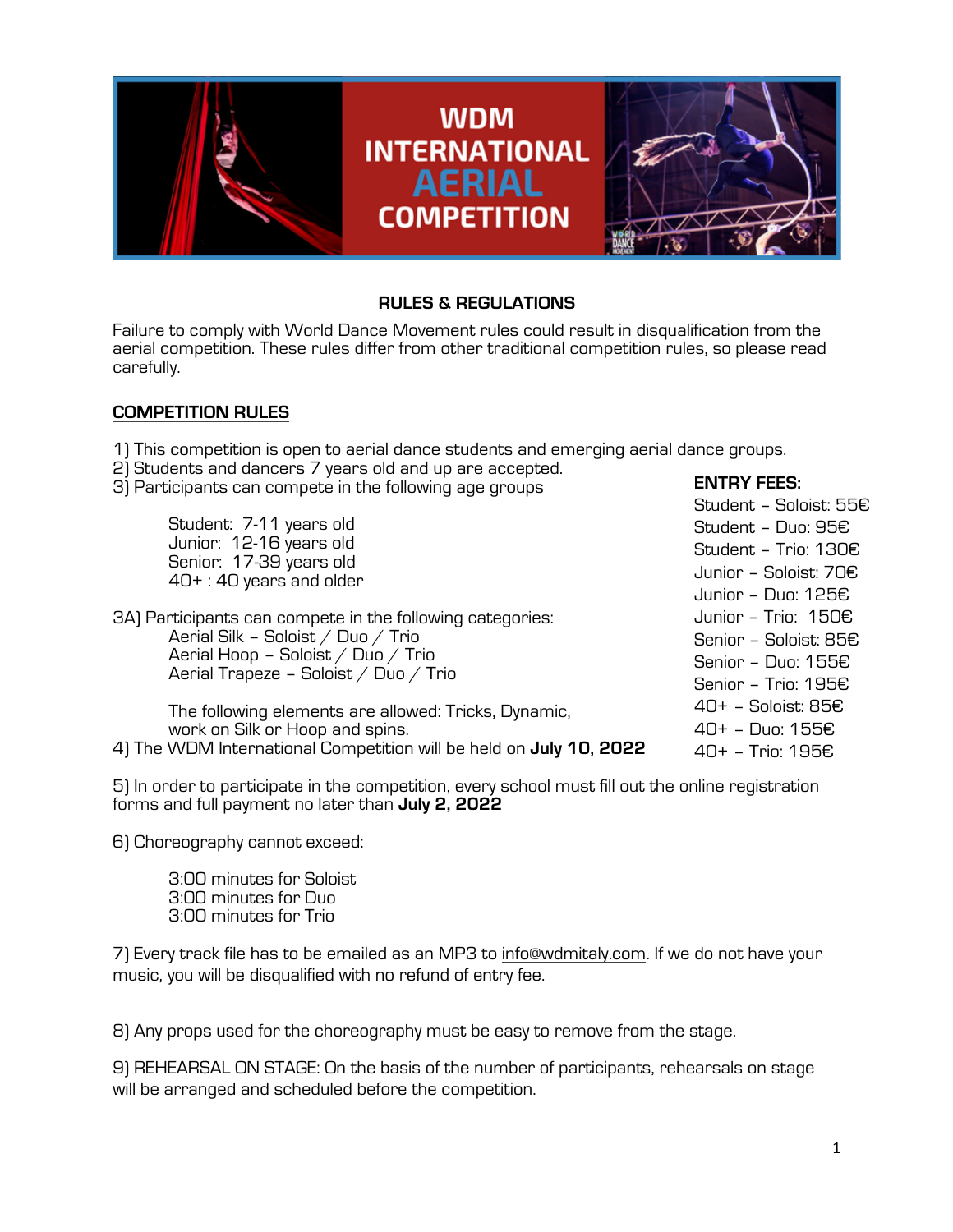10) STAGE INFORMATION:

INFORMATION ABOUT SUSPENSION POINTS: a supporting beam (10 meters long and 7 meters high) with n. 3 points.

WDM will provide 3 tissues: 2 white and 1 blue, length: 8 meters, certified Unicycle.

SIZE OF THE STAGE: 10,30 meters  $/$  depth, 13,30 meters  $/$  width, 1,10 meters  $/$ height

Access from stairs: upstage left and upstage right.

11) From ages 7 to age 15, the use of a mattress IS COMPULSORY.

From age 16+, this is OPTIONAL.

12) Swinging towards any direction with the aerial silks/hoop IS NOT ALLOWED.

14) We will have basic lights for everyone. As the event is outdoors, the earlier entries will perform in natural sunlight. The stage is covered. A lighting and sound technician will be present.

15) We decline any responsibilities for damage to people or objects that may occur during the competition and rehearsal.

16) Registration fees are not refundable. No exceptions.

17) The organizers of the competition can cancel a section of the competition or the entire competition, if there are not enough participants pre-registered. Only in that case will the registration fees will be refunded.

18) The organizers can combine styles and categories within an age group if there are not at least 5 entries in a specific style or category. (I.E. If there are only 3 student duos in Aerial Silk and 2 student trios in Aerial Hoop, they can be combined and compete against each other if and only if they are the same age group).

19) Judges' decisions are final and can't be objected.

20) During the competition video recording and pictures have to be authorized by the organizers.

21) For more info, please contact the organizers at info@wdmitaly.com

**PAYMENT INSTRUCTIONS IN EURO: WIRE TRANSFER:** ASSOCIAZIONE WORLD DANCE MOVEMENT BANCA CARIGE ITALIA SPA FILIALE DI MONOPOLI (BA) IBAN: IT69N0617541571000000727580 / BIC (SWIFT): CARIITGG

Please write: WDM Aerial Competition 2022 and Name of participant/s on the wiretransfer. The wire-transfer PAYMENT RECEIPT must be emailed to info@wdmitaly.com

# **CREDIT CARD:**

You can submit your payment by credit card. Please call +1-212-582-1090 to submit the payment over the phone. (It cannot be done online.)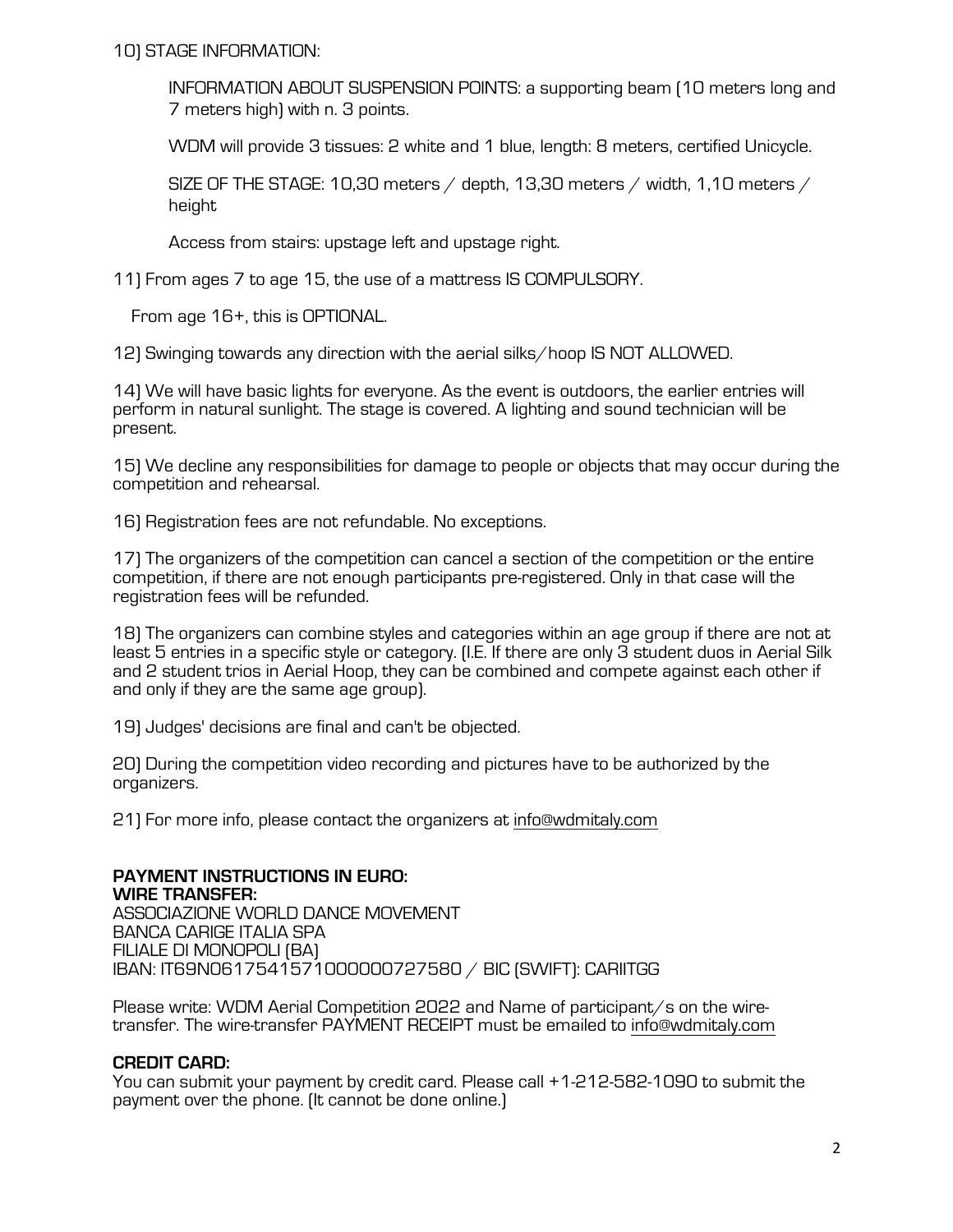## **ADJUDICATION**

World Dance Movement judges are a combination of; Internationally acclaimed teachers, company directors, choreographers and currently performing dance professionals. World Dance Movement judges are well trained in multiple genres of dance and are sensitive to the various skill levels represented by the dancers' differing ages.

Performances will be judged based on the following criteria and point system.

| <b>Costume</b> - Appropriateness, in line with the choice of music  | 5 points  |
|---------------------------------------------------------------------|-----------|
| <b>Choreography</b> - Originality, in line with the choice of music | 10 points |
| <b>Showmanship</b> - performance quality and stage presence         | 20 points |
| <b>Difficulty</b> - Quality in the execution of tricky drops.       | 20 points |
| <b>Technique</b> – fundamental knowledge/figures correct execution  | 25 points |
| <b>Flexibility</b> - Shoulders, back and legs flexibility           | 20 points |
|                                                                     |           |

The average score from all judges will remain the performer's final score. The Technique score in all final top four placements will break any and all ties.

### **AWARDS**

#### **STUDENT - SOLOIST**

1st place: WDM Plaque + €100 dance scholarship for any WDM 2023 Event 2nd place: WDM Plaque + €50 dance scholarship for any WDM 2023 Event 3rd place: WDM Plaque

#### **STUDENT - DUO**

1st place: WDM Plaque 2nd place: WDM Plaque 3rd place: WDM Plaque

### **STUDENT - TRIO**

1st place: WDM Plaque 2nd place: WDM Plaque 3rd place: WDM Plaque

#### **JUNIOR - SOLOIST**

1st place WDM Plaque + €150 dance scholarship for any WDM 2023 Event 2nd place: WDM Plaque + €100 dance scholarship for any WDM 2023 Event 3rd place: €100 dance scholarship for any WDM 2021 Event

#### **JUNIOR - DUO**

1st place: WDM Plaque 2nd place: WDM Plaque 3rd place: WDM Plaque

**JUNIOR - TRIO** 1st place: WDM Plaque 2nd place: WDM Plaque 3rd place: WDM Plaque

**SENIOR - SOLOIST**<br>1st place: €200 + Scholarship from a prestigious international dance center or event 2nd place: €150 + Scholarship from a prestigious international dance center or event 3rd place: €80 + €100 scholarship for any 2023 WDM Event